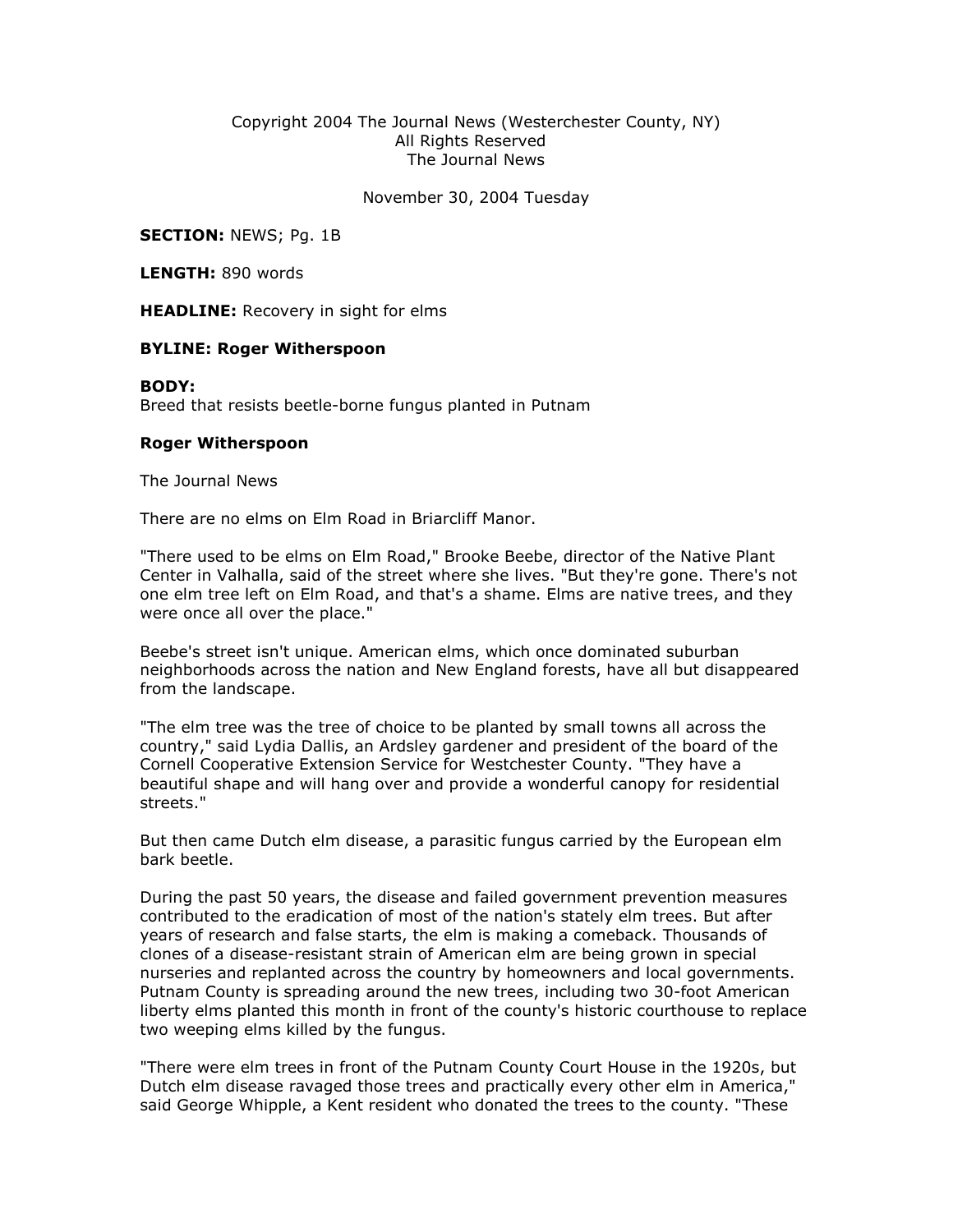new trees will be the biggest elms in Putnam County because all the rest are dead."

Neither Westchester nor Rockland county has added the elm to its tree-planting program. But Ardsley has planted a row of the cloned elms in Ashford Park, and White Plains is annually planting about 25 of the elms.

"We're putting them all over," said Joseph "Bud" Nicoletti, White Plains' public works commissioner. "Whenever a tree has to be removed, we make a note of where it was and bring in an elm."

Planting disease-resistant trees is the latest and most promising effort to prevent the American elm from disappearing. But it took years of research into tree physiology and genetics before researchers hit on a scheme that worked.

"The problem was we were trying to beat Mother Nature and couldn't," said John Hansel, director of the Elm Research Institute in Keene, N.H. At first, Hansel said, it wasn't clear how the trees were being killed and it was believed that the beetle itself was the culprit.

"The little beetle has no knowledge of what he is doing," Hansel said. "He just happens to be a carrier with the fungus spore on his whiskers. Nothing affects the beetle and when he takes a bite out of the little growing wood and wipes his whiskers, the process begins."

In 1955, the Department of Agriculture adopted a policy of tree isolation in which elms found within about a mile of an infected tree would be cut down and burned. "The government thought the trees were spreading the infection and said, 'Let's burn them down faster than they can get infected,' " Hansel said.

Under the isolation program, more than 100 million elms were cut down across the country - yet the disease continued to spread. It was then realized that the disease was spread by the beetles and efforts were taken to control the disease. Researchers tried unsuccessfully to develop a kind of "Franken-wasp" that could bore through elm bark and kill beetles and beetle larvae. But the creationist effort failed.

The government then tried controlling the beetle population with traps, and millions were captured and destroyed. "But Mother Nature just made more," Hansel said. "We finally realized we would have to defeat that parasite when he walks in the door and forget the idea of going to his house and trying to cut down the baby beetles."

Researchers at Cornell and Syracuse universities began studying what was actually killing some elms and why others survived - lone elm trees that seemed to thrive in the midst of the dying trees. It was then that they discovered the fungus.

"It is a cancer of the tree world that was choking off the water supply by clogging the trees' vessels," Hansel said. "The tree then died of thirst."

The surviving trees managed to fight back by having extremely slow metabolisms. Their slow-moving sap prevented the fungus from spreading far, and gave the trees time to counterattack by walling off the infected site with a layer of bark. The fungus, starved of sap, dried up and died.

Researchers found that clones of these naturally resistant elms had a better than 90